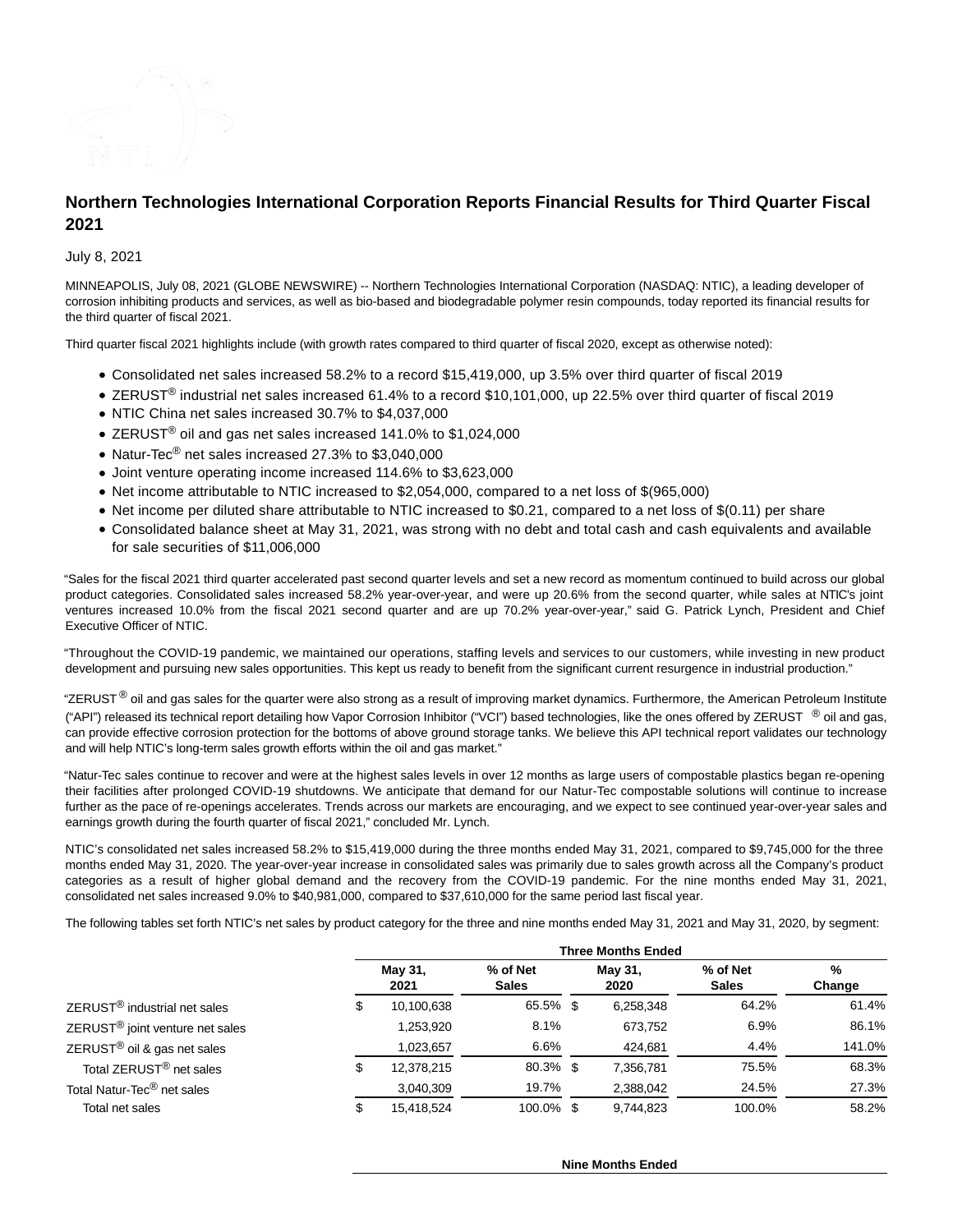|                                             | May 31,<br>2021  | % of Net<br><b>Sales</b> | May 31,<br>2020 | % of Net<br><b>Sales</b> | $\frac{0}{0}$<br>Change |
|---------------------------------------------|------------------|--------------------------|-----------------|--------------------------|-------------------------|
| ZERUST <sup>®</sup> industrial net sales    | \$<br>28,574,297 | 69.7% \$                 | 22.804.975      | 60.6%                    | 25.3%                   |
| ZERUST <sup>®</sup> joint venture net sales | 2,361,165        | 5.8%                     | 1.504.997       | 4.0%                     | 56.9%                   |
| ZERUST <sup>®</sup> oil & gas net sales     | 1,947,420        | 4.8%                     | 2,012,543       | 5.4%                     | $(3.2)\%$               |
| Total ZERUST <sup>®</sup> net sales         | \$<br>32,882,882 | $80.2\%$ \$              | 26.322.515      | 70.0%                    | 24.9%                   |
| Total Natur-Tec <sup>®</sup> net sales      | 8.097.636        | 19.8%                    | 11.287.491      | 30.0%                    | $(28.3)\%$              |
| Total net sales                             | 40,980,518       | 100.0% \$                | 37,610,006      | 100.0%                   | $9.0\%$                 |

NTIC's joint venture operating income increased 114.6% to \$3,623,000 during the three months ended May 31, 2021, compared to joint venture operating income of \$1,688,000 during the three months ended May 31, 2020. This increase was primarily attributable to a corresponding improvement in total net sales of the joint ventures, as fees for services provided to joint ventures are primarily a function of the net sales of NTIC's joint ventures, which increased 70.2% to \$31,960,000 during the three months ended May 31, 2021, compared to \$18,782,000 for the three months ended May 31, 2020. Year-to-date, NTIC's joint venture operating income increased 46.1% to \$10,168,000, compared to joint venture operating income of \$6,958,000 during the nine months ended May 31, 2020. Net sales of NTIC's joint ventures increased 28.1% to \$87,795,000 during the nine months ended May 31, 2021, compared to \$68,532,000 for the nine months ended May 31, 2020.

Operating expenses, as a percent of net sales, for the third quarter of fiscal 2021 were 40.9%, compared to 58.0% for the same period last fiscal year. This improvement in operating leverage was due to higher third quarter sales, and NTIC's continued focus on controlling operating expenses. Year-to-date, operating expenses, as a percent of net sales, were 44.1%, compared to 47.9% for the same period last fiscal year.

The Company reported net income attributable to NTIC for the third quarter of fiscal 2021 of \$2,054,000, or \$0.21 per diluted share, compared to a net loss of \$(965,000), or (\$0.11) per diluted share for the same period last fiscal year. For the nine months ended May 31, 2021, net income attributable to NTIC increased to \$4,629,000, or \$0.47 per diluted share, from \$427,000, or \$0.05 per diluted share for the same period last fiscal year.

NTIC's balance sheet remains strong, with no debt, and working capital of \$29,676,000 at May 31, 2021, including \$5,881,000 in cash and cash equivalents and \$5,125,000 in available for sale securities, compared to \$27,105,000 of working capital at August 31, 2020, including \$6,403,000 in cash and cash equivalents and \$5,545,000 in available for sale securities.

At May 31, 2021, the Company had \$26,938,000 of investments in joint ventures, of which over \$14,773,000, or 54.8%, is cash, with the remaining balance primarily invested in other working capital.

#### **Conference Call and Webcast**

NTIC will host a conference call today at 8:00 a.m. Central Time to review its results of operations for the third quarter of fiscal 2021 and its outlook, followed by a question-and-answer session. The conference call will be available to interested parties through a live audio webcast available through NTIC's website at www.ntic.com or https://ntic.gcs-web.com/events-presentations where the webcast will be archived and accessible for at least 12 months. The dial-in number for the conference call is (877) 670-9776 and the confirmation code is 1250369.

#### **About Northern Technologies International Corporation**

Northern Technologies International Corporation develops and markets proprietary environmentally beneficial products and services in over 60 countries either directly or via a network of subsidiaries, joint ventures, independent distributors and agents. NTIC's primary business is corrosion prevention marketed primarily under the ZERUST® brand. NTIC has been selling its proprietary ZERUST<sup>®</sup> rust and corrosion inhibiting products and services to the automotive, electronics, electrical, mechanical, military and retail consumer markets for over 40 years and in recent years has targeted and expanded into the oil and gas industry. NTIC offers worldwide on-site technical consulting for rust and corrosion prevention issues. NTIC's technical service consultants work directly with the end users of NTIC's products to analyze their specific needs and develop systems to meet their technical requirements. NTIC also markets and sells a portfolio of bio-based and biodegradable polymer resins and finished products marketed under the Natur-Tec® brand.

#### **Forward-Looking Statements**

Statements contained in this release that are not historical information are forward-looking statements within the meaning of the Private Securities Litigation Reform Act of 1995. Such statements include NTIC's expectations that the API technical report will help NTIC's long-term sales growth efforts within the oil and gas market, demand for NTIC's Natur-Tec compostable solutions will continue to increase as the pace of re-openings accelerates, and that it will continue to see higher year-over-year sales and earnings growth throughout the remainder of fiscal 2021 and other statements that can be identified by words such as "believes," "continues," "expects," "anticipates," "intends," "potential," "outlook," "will," "may," "would," "should," "guidance" or words of similar meaning, the use of future dates and any other statements that are not historical facts. Such forwardlooking statements are based upon the current beliefs and expectations of NTIC's management and are inherently subject to risks and uncertainties that could cause actual results to differ materially from those projected or implied. Such potential risks and uncertainties include, but are not limited to, in no particular order: the effects of the COVID-19 pandemic on NTIC's business and operating results; the ability of NTIC to continue to pay dividends; the effect of economic uncertainty and trade disputes; NTIC's dependence on the success of its joint ventures and fees and dividend distributions that NTIC receives from them; NTIC's relationships with its joint ventures and its ability to maintain those relationships; NTIC's dependence on its joint venture in Germany in particular due to its significance and the effect of a termination of this or its other joint ventures on NTIC's business and operating results; the ability of NTIC China to achieve significant sales; costs and expenses incurred by NTIC in connection with its ongoing litigation against its former Chinese joint venture partner; the effect of the United Kingdom's exit from the European Union, economic slowdown and political unrest; risks associated with NTIC's international operations; exposure to fluctuations in foreign currency exchange rates and tariffs, including in particular the Euro compared to the U.S. dollar; the health of the U.S. and worldwide economies, including in particular the U.S. automotive industry; the level of growth in NTIC's markets; NTIC's investments in research and development efforts; acceptance of existing and new products; timing of NTIC's receipt of purchase orders under supply contracts; variability in sales to customers in the oil and gas industry and the effect on NTIC's quarterly financial results; increased competition; the costs and effects of complying with changes in tax, fiscal, government and other regulatory policies, including the new tax reform law, which could result in a write-down of our deferred tax assets, and rules relating to environmental, health and safety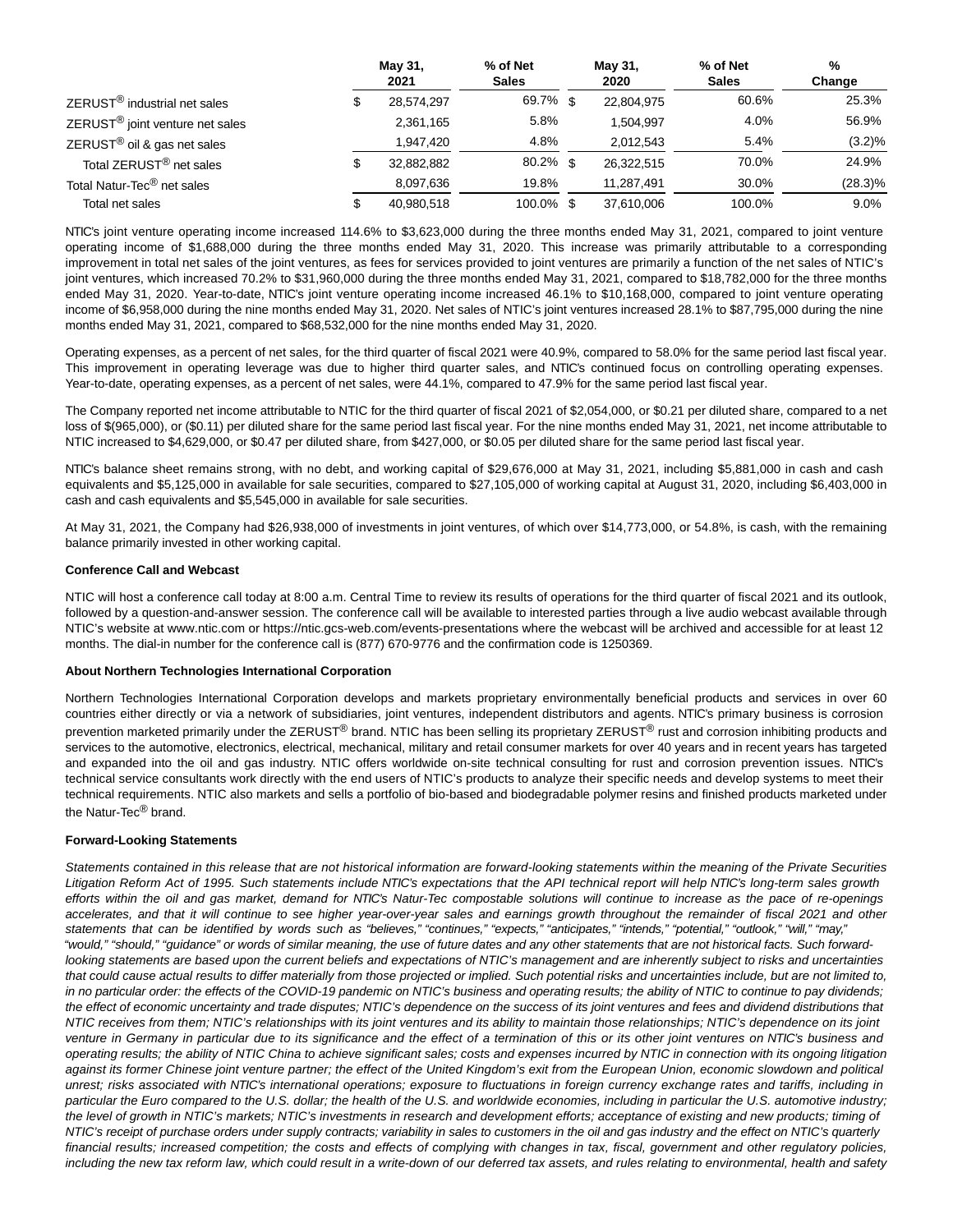matters; pending and potential litigation; and NTIC's reliance on its intellectual property rights and the absence of infringement of the intellectual property rights of others. More detailed information on these and additional factors which could affect NTIC's operating and financial results is described in the Company's filings with the Securities and Exchange Commission, including its most recent annual report on Form 10-K for the fiscal year ended August 31, 2020 and subsequent quarterly reports on Form 10-Q. NTIC urges all interested parties to read these reports to gain a better understanding of the many business and other risks that the Company faces. Additionally, NTIC undertakes no obligation to publicly release the results of any revisions to these forward-looking statements, which may be made to reflect events or circumstances occurring after the date hereof or to reflect the occurrence of unanticipated events.

#### **NORTHERN TECHNOLOGIES INTERNATIONAL CORPORATION AND SUBSIDIARIES CONSOLIDATED BALANCE SHEETS AS OF MAY 31, 2021 (UNAUDITED) AND AUGUST 31, 2020 (AUDITED)**

|                                                                       | May 31, 2021 | <b>August 31, 2020</b> |                  |
|-----------------------------------------------------------------------|--------------|------------------------|------------------|
| <b>ASSETS</b>                                                         |              |                        |                  |
| <b>CURRENT ASSETS:</b>                                                |              |                        |                  |
| Cash and cash equivalents                                             | \$           | 5,880,923              | \$<br>6,403,032  |
| Available for sale securities                                         |              | 5,125,052              | 5,544,722        |
| Receivables:                                                          |              |                        |                  |
| Trade, excluding joint ventures, less allowance for doubtful accounts |              |                        |                  |
| of \$120,000 at May 31, 2021 and \$90,000 at August 31, 2020          |              | 11,165,605             | 8,072,212        |
| Trade, joint ventures                                                 |              | 1,040,049              | 475,900          |
| Fees for services provided to joint ventures                          |              | 1,427,240              | 927,286          |
| Income taxes                                                          |              | 247,895                | 19,907           |
| Inventories                                                           |              | 11,306,598             | 10,961,796       |
| Prepaid expenses                                                      |              | 1,035,046              | 797,495          |
| <b>Total current assets</b>                                           |              | 37,228,408             | 33,202,350       |
|                                                                       |              |                        |                  |
| PROPERTY AND EQUIPMENT, NET                                           |              | 7,177,012              | 7,110,789        |
| <b>OTHER ASSETS:</b>                                                  |              |                        |                  |
| Investments in joint ventures                                         |              | 26,937,857             | 24,090,826       |
| Deferred income taxes                                                 |              | 223,739                | 209,729          |
| Patents and trademarks, net                                           |              | 746,305                | 802,006          |
| Operating lease right of use asset                                    |              | 486,854                | 658,788          |
| Total other assets                                                    |              | 28,394,755             | 25,761,349       |
| <b>Total assets</b>                                                   | \$           | 72,800,175             | \$<br>66,074,488 |
| <b>LIABILITIES AND EQUITY</b>                                         |              |                        |                  |
| <b>CURRENT LIABILITIES:</b>                                           |              |                        |                  |
| Accounts payable                                                      | \$           | 4,103,932              | \$<br>3,205,241  |
| Income taxes payable                                                  |              | 166,574                | 310,922          |
| Accrued liabilities:                                                  |              |                        |                  |
| Payroll and related benefits                                          |              | 2,295,421              | 1,314,978        |
| Other                                                                 |              | 873,280                | 880,118          |
| Current portion of operating lease                                    |              | 113,688                | 386,345          |
| <b>Total current liabilities</b>                                      |              | 7,552,895              | 6,097,604        |
| LONG-TERM LIABILITIES:                                                |              |                        |                  |
| Operating lease, less current portion                                 |              | 373,166                | 272,443          |
| Total long-term liabilities                                           |              | 373,166                | 272,443          |

## COMMITMENTS AND CONTINGENCIES

EQUITY:

| Preferred stock, no par value; authorized 10,000 shares; none issued and outstanding |             |             |  |  |  |  |  |  |
|--------------------------------------------------------------------------------------|-------------|-------------|--|--|--|--|--|--|
| Common stock, \$0.02 par value per share; authorized 15,000,000 shares as of         |             |             |  |  |  |  |  |  |
| May 31, 2021 and August 31, 2020; issued and outstanding 9,109,861 and 9,099,990,    |             |             |  |  |  |  |  |  |
| respectively                                                                         | 182.197     | 182.000     |  |  |  |  |  |  |
| Additional paid-in capital                                                           | 17.992.518  | 17.415.043  |  |  |  |  |  |  |
| Retained earnings                                                                    | 45.917.757  | 42,472,810  |  |  |  |  |  |  |
| Accumulated other comprehensive loss                                                 | (2,717,935) | (3,410,438) |  |  |  |  |  |  |